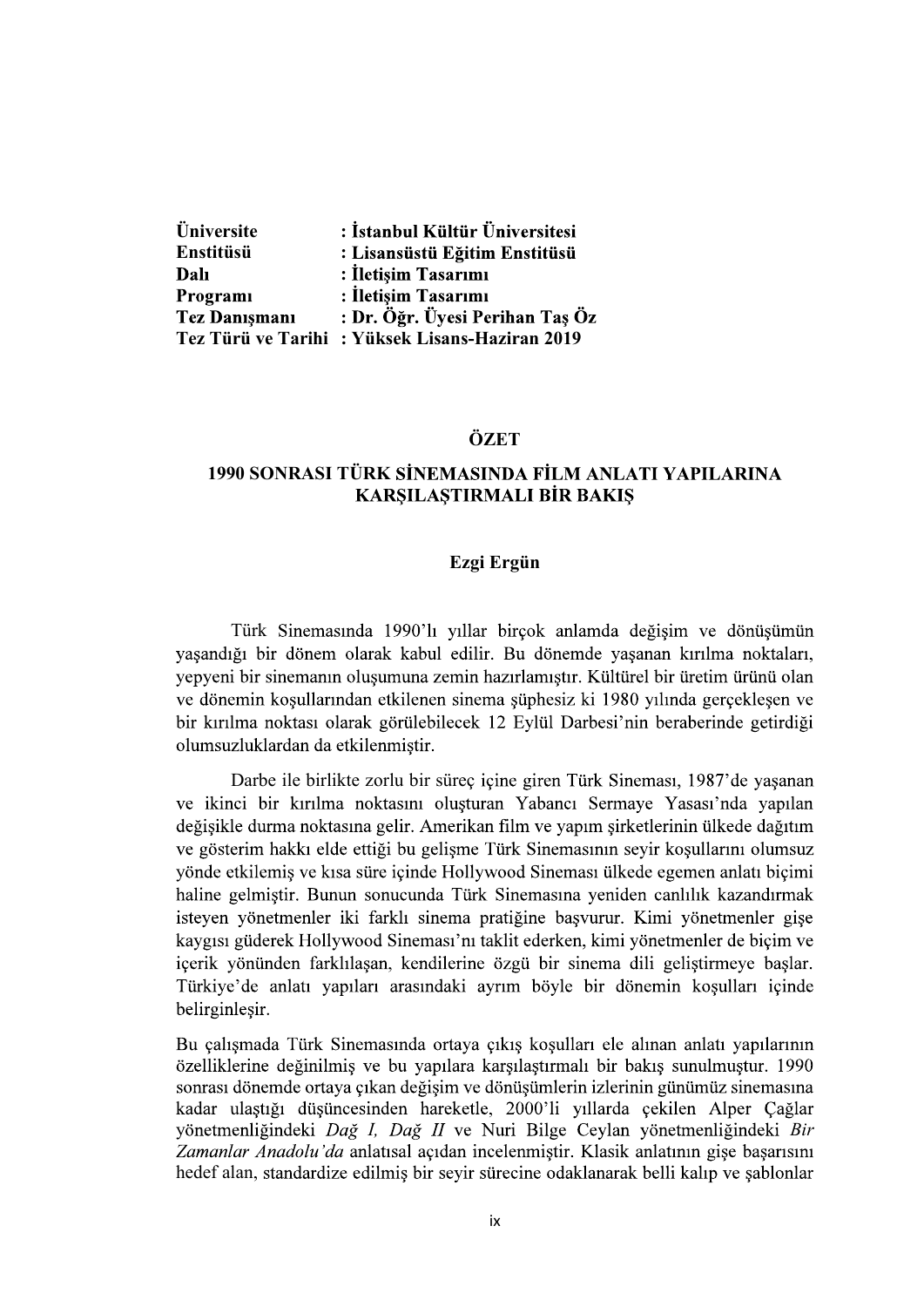çerçevesinde şekillenen yapısı karşısında, çağdaş anlatı filmlerinin gişe kaygısı gütmeyen, belirli sanatsal değerler üzerinde yükselen ve bu yönü ile standart kalıplara bağlı kalmayan, kendine özgü bir yapıya sahip olduğu incelenen filmler üzerinden gözler önüne serilmiştir.

Anahtar Kelimeler: 1990 Sonrası Türk Sineması, Anlatı, Anlatı Yapıları, Klasik Anlatı, Çağdaş Anlatı, Alper Çağlar, Nuri Bilge Ceylan